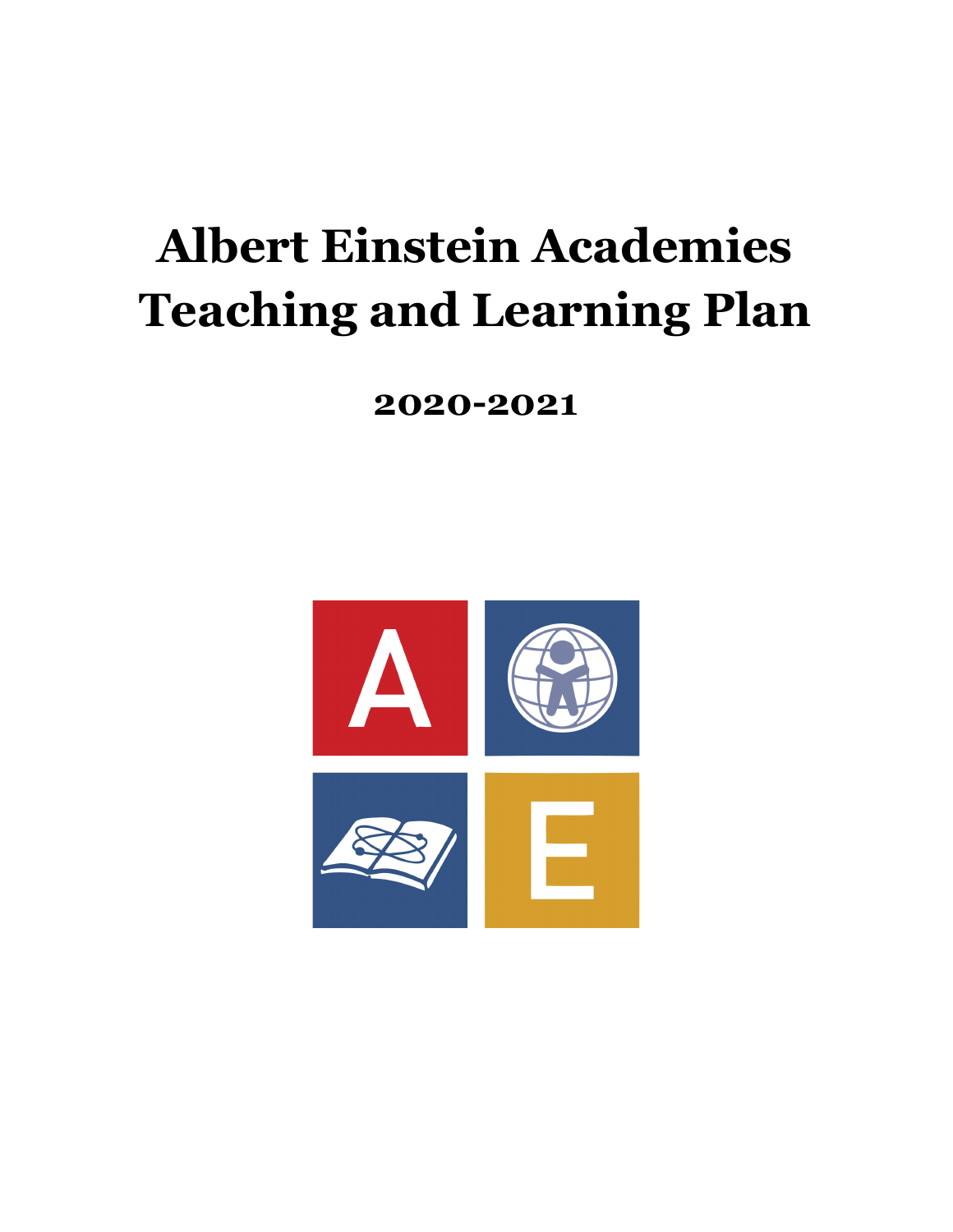## **Table of Contents**

| 1. Introduction                                                             | $\overline{\mathbf{2}}$ |
|-----------------------------------------------------------------------------|-------------------------|
| <b>2. Reopening Phases</b>                                                  | $\overline{\mathbf{2}}$ |
| 3. Roles and Responsibilities for Distance and Hybrid Learning 3            |                         |
| 4. Health and Safety Measures for In-Person Teaching and                    |                         |
| <b>Learning</b>                                                             | $\overline{\mathbf{6}}$ |
| <b>A. Social Distancing</b>                                                 | 6                       |
| <b>B. Monitor and Provide Protective Equipment and Training</b>             | 8                       |
| <u>C. Screening and Health Monitoring for Students, Staff, and Visitors</u> | 10                      |
| <b>D. Campus Cleaning</b>                                                   | 14                      |
| <b>5. Nutrition Services</b>                                                | 15                      |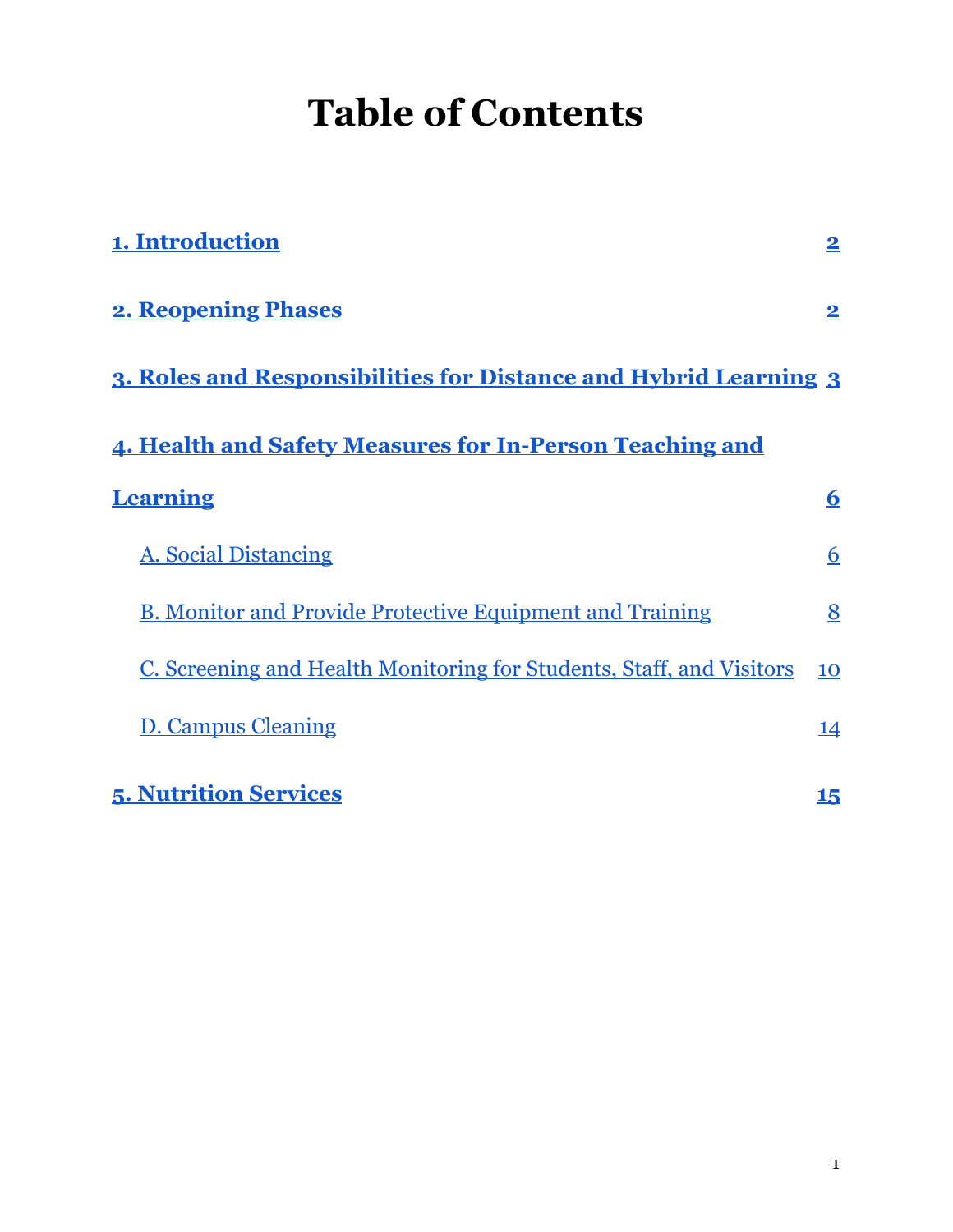## <span id="page-2-0"></span>**1. Introduction**

**Vision:** All students will have access to academic rigor and social-emotional support within the IB Programs.

**Introduction/Overview:** The AEA Teaching and Learning Plan is designed to capture the changing needs of the AEA community and to acknowledge the reality of the paradigm shift away from a traditional classroom-based instruction in order to provide a safe environment for our students and staff. The Teaching and Learning Plan includes phases that support a gradual return to in-person learning should public health indicators allow. While AEA recognizes the importance of flexibility in our programs, we will at all times monitor and comply with State and local guidelines related to public health and safety including the Governor's directives on reopening public schools. Given the fluid nature of the current pandemic, some elements of this plan are likely to evolve over time as we adapt to changing conditions.

**Mission:** Through adhering to the IB Learner Profile traits, the Teaching and Learning Plan focuses first and foremost on student needs. The plan emphasizes teaching through inquiry with a global perspective and a balanced, holistic, rigorous approach that values social-emotional development and well-being in addition to academic achievement.

The IB Learner Profile Traits that have guided our in-person and distance learning interactions at AEA will apply regardless of the setting and instructional model. Therefore, as IB Learners we strive to be: *Inquirers, Knowledgeable, Thinkers, Communicators, Principled, Open-minded, Caring, Risk-takers, Balanced, Reflective.*

## <span id="page-2-1"></span>**2. Reopening Phases**

AEA will commence the 2020-21 school year using a phased approach, with specific criteria required to move from one phase to the next as well as back to the previous phase if needed:

**Phase One:** Distance learning only for all students as mandated by State guidelines and local health indicators. The 2020-21 school year will begin in this phase on August 24, 2020.

**Phase Two:** Distance learning with opportunities for in-person learning for small groups of students with special consideration such for Special Education Students, English Language Learners, Socio-Economically Disadvantaged Students and Homeless and Foster Youth. Wherever possible this in-person teaching and learning will take place outdoors and/or in the most ventilated area(s) on campus. Student cohorts will be created to limit interactions between and among students and staff. This phase will begin when a) public health authorities indicate that it is safe for small groups of individuals to be on campus with appropriate social-distancing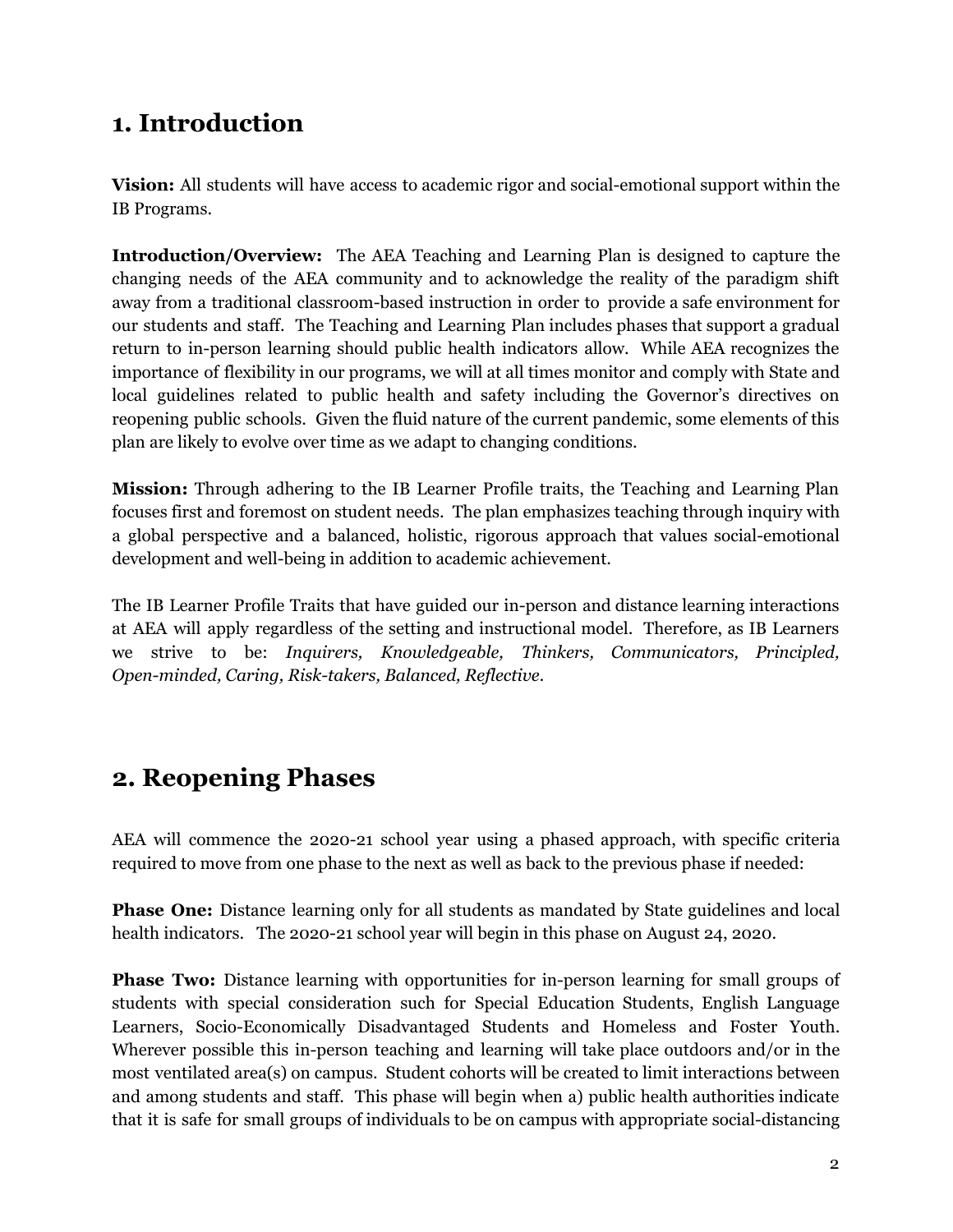and hygiene measures in place (see below) and b) AEA staff have established appropriate structures, schedules and procedures to safely accommodate students.

**Phase Three:** Hybrid learning consisting of a combination of in-person and distance learning for all families who would like to participate. Student cohorts will be created to limit interactions between and among students and staff and better allow for social distancing. This phase will begin when the Governor announces that San Diego County has been removed from the COVID-19 Watch List and has remained off the list for 14 consecutive days.

**Phase Four:** In-person learning for all students. This phase will begin when the Governor and/or local health authorities indicate that schools in the area of the AEA campuses are safe to return in full capacity.

It is our goal to inform the community with five days' notice of the decision to move between phases, but health conditions are constantly changing in this pandemic. These changes in public health data necessitate quick adjustments to AEA's instructional and operational approaches. We may need to close school buildings with very short notice. AEA will do everything possible to make these transitions as smooth as possible while providing updated information through timely communication.

#### **Supports for Staff**

One goal of AEA's Teaching and Learning Plan is ensure that all staff have the resources to feel safe and comfortable throughout each reopening phase which may include the following:

- 1. Flexible work and sick/personal necessity leave options
- 2. Updated resources and procedures for distance, hybrid, and in-person teaching
- 3. Support accessing emergency leave, Families First Coronavirus Response Act (FFCRA), and other related benefits
- 4. Use of the CDC health inventory, as it pertains to employees who may need additional accommodations to facilitate their participation in the plan

## <span id="page-3-0"></span>**3. Roles and Responsibilities for Distance and Hybrid Learning**

On July 19, 2020 the Governor announced a number of requirements for schools for the 2020-21 school year. The following tables outline the responsibilities of AEA instructional staff, students, and parents in meeting these requirements.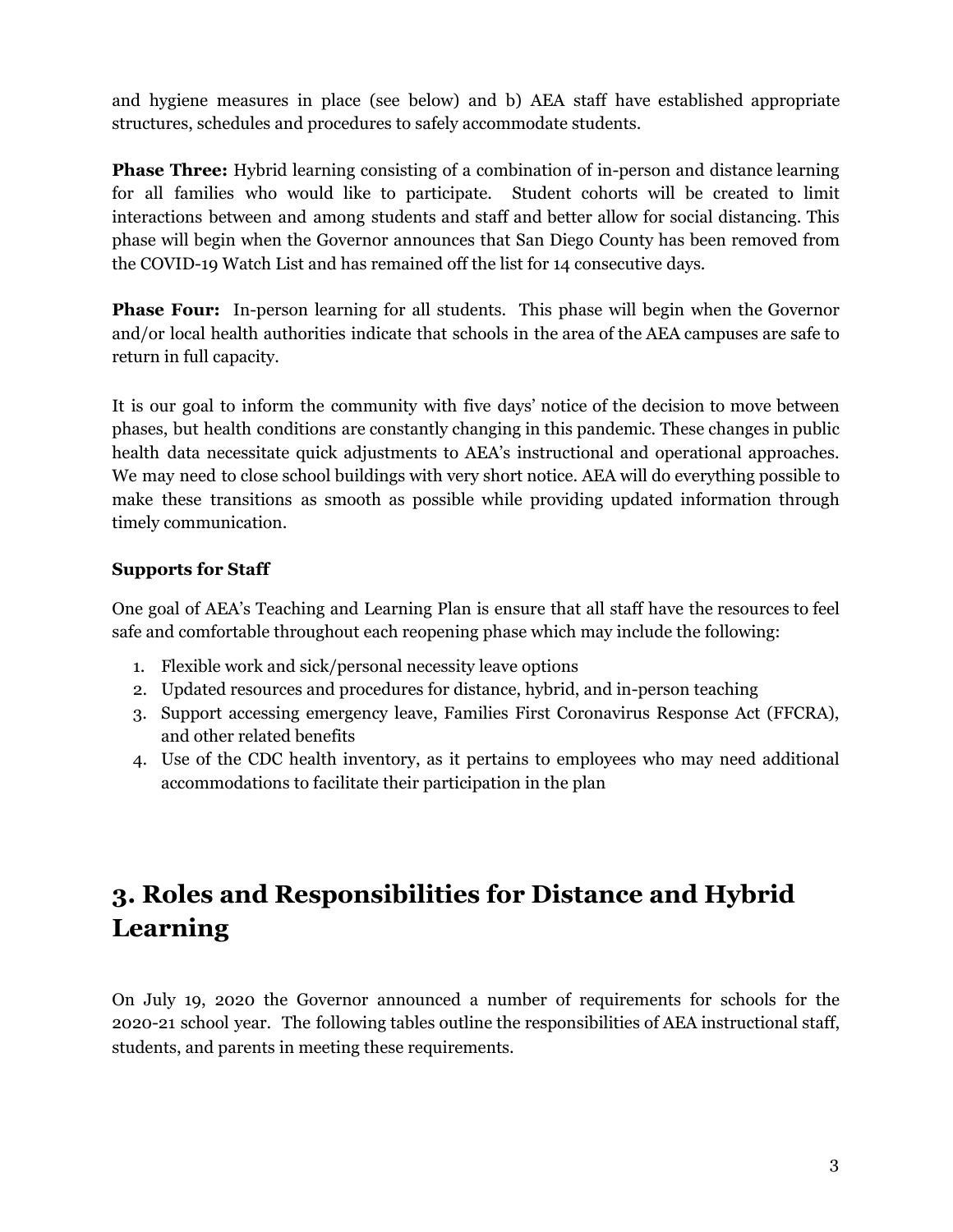| <b>Educator Requirements and Responsibilities</b>                                                                     |                                                                                                                                                                                                                                                                                                                                                                                                |  |
|-----------------------------------------------------------------------------------------------------------------------|------------------------------------------------------------------------------------------------------------------------------------------------------------------------------------------------------------------------------------------------------------------------------------------------------------------------------------------------------------------------------------------------|--|
| Requirement                                                                                                           | <b>Practices</b>                                                                                                                                                                                                                                                                                                                                                                               |  |
| "live"<br>instruction"<br>Daily<br><i>is</i><br>required for all students                                             | A Common Core Standards-Based and International<br>Baccalaureate Middle and Primary Years curriculum will<br>be provided daily through the use of a cloud-based<br>learning platform and live video instruction (via Canvas<br>and Zoom).                                                                                                                                                      |  |
| Minimum instructional time is<br>required for all students as<br>follows:                                             | This is the amount of time students need to be engaged in<br>a combination of synchronous and asynchronous learning<br>activities both online and offline.                                                                                                                                                                                                                                     |  |
| <i>Kindergarten:</i> 3 hours per day<br>Grades 1-3:<br>3 hours, 50<br>minutes per day<br>Grades 4-12: 4 hours per day | Teachers are expected to work their full contracted day<br>which includes: providing daily synchronous<br>(live)<br>learning<br>opportunities,<br>planning,<br>team<br>creating<br>asynchronous learning materials, providing<br>student<br>feedback, and maintaining communication with students,<br>parents, and administration.                                                             |  |
| <b>Record Student Attendance</b>                                                                                      | AEA staff will maintain daily and weekly attendance and<br>engagement records.                                                                                                                                                                                                                                                                                                                 |  |
| Service Students in Need                                                                                              | AEA staff will implement Universal Design for Learning<br>Framework into teaching and learning to provide equal<br>access for all students, as well as provide student support<br>services and interventions. Special consideration will be<br>given to Special Education Students, English Language<br>Learners, Socio-Economically Disadvantaged Students,<br>and Homeless and Foster Youth. |  |
| <b>Prevent Disengagement</b>                                                                                          | Disengagement is defined as absences from learning for<br>three or more days. Teachers are required to report<br>attendance and engagement concerns to designated<br>support staff who will implement the steps for<br>re-engagement. These steps include emails, phone calls,<br>and home visits.                                                                                             |  |

#### 4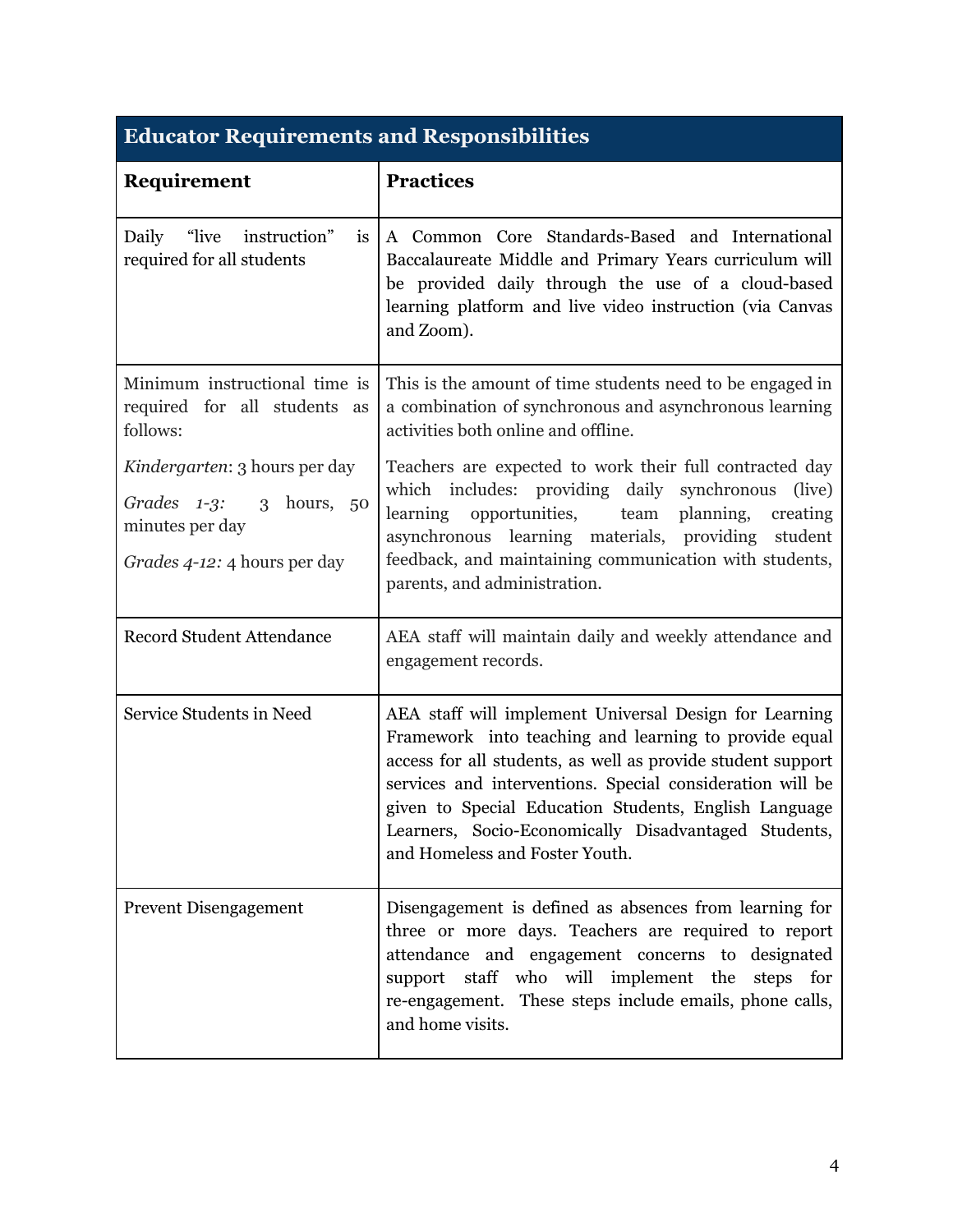| <b>Assess and Grade Students</b>          | Students will be assessed and graded each semester based<br>on Common Core standards and the IB criteria. Report<br>cards will be provided twice per year.                                                                                                                                                                                                                                      |
|-------------------------------------------|-------------------------------------------------------------------------------------------------------------------------------------------------------------------------------------------------------------------------------------------------------------------------------------------------------------------------------------------------------------------------------------------------|
| <b>Hold Office Hours</b>                  | Teachers and staff will collaboratively plan live office hours<br>for students, so that each student has the opportunity to<br>attend at least one live office hour session per week for the<br>purposes of academic intervention and social-emotional<br>support. Parent office hours may be provided when<br>appropriate depending on the age of students and the<br>specific academic needs. |
| Monitor Well Being of Student<br>and Self | AEA staff will provide learning opportunities for all<br>students through daily instruction. Social-emotional<br>support will be provided through our Counselor, Social<br>Worker, and School Psychologists. Staff must adhere to CA<br>Department of Health guidelines and AEA HR policies<br>related to reporting illness and sick leave.                                                     |
| <b>Provide Devices</b>                    | All students will be provided laptops and high speed<br>internet access as needed, free of charge. AEA will also<br>provide ongoing tech support to maintain these devices.                                                                                                                                                                                                                     |
| <b>Provide Nutrition</b>                  | Meals will be provided as part of the National School<br>Lunch Program (NSLP).                                                                                                                                                                                                                                                                                                                  |

#### **Student Roles & Responsibilities**

- Attend school five days a week (Monday through Friday) whether virtually, blended or in person
- Follow the IB Learner Profile Attributes
- Actively engage in learning for the required minutes daily
- Adhere to a daily learning routine
- Identify a space at home for school work
- Complete assignments with academic honesty and a commitment to quality
- Communicate proactively with teachers and parents/guardians about what supports you may need
- Participate in both online and offline activities
- Get regular physical exercise
- Be a respectful, kind, and responsible digital citizen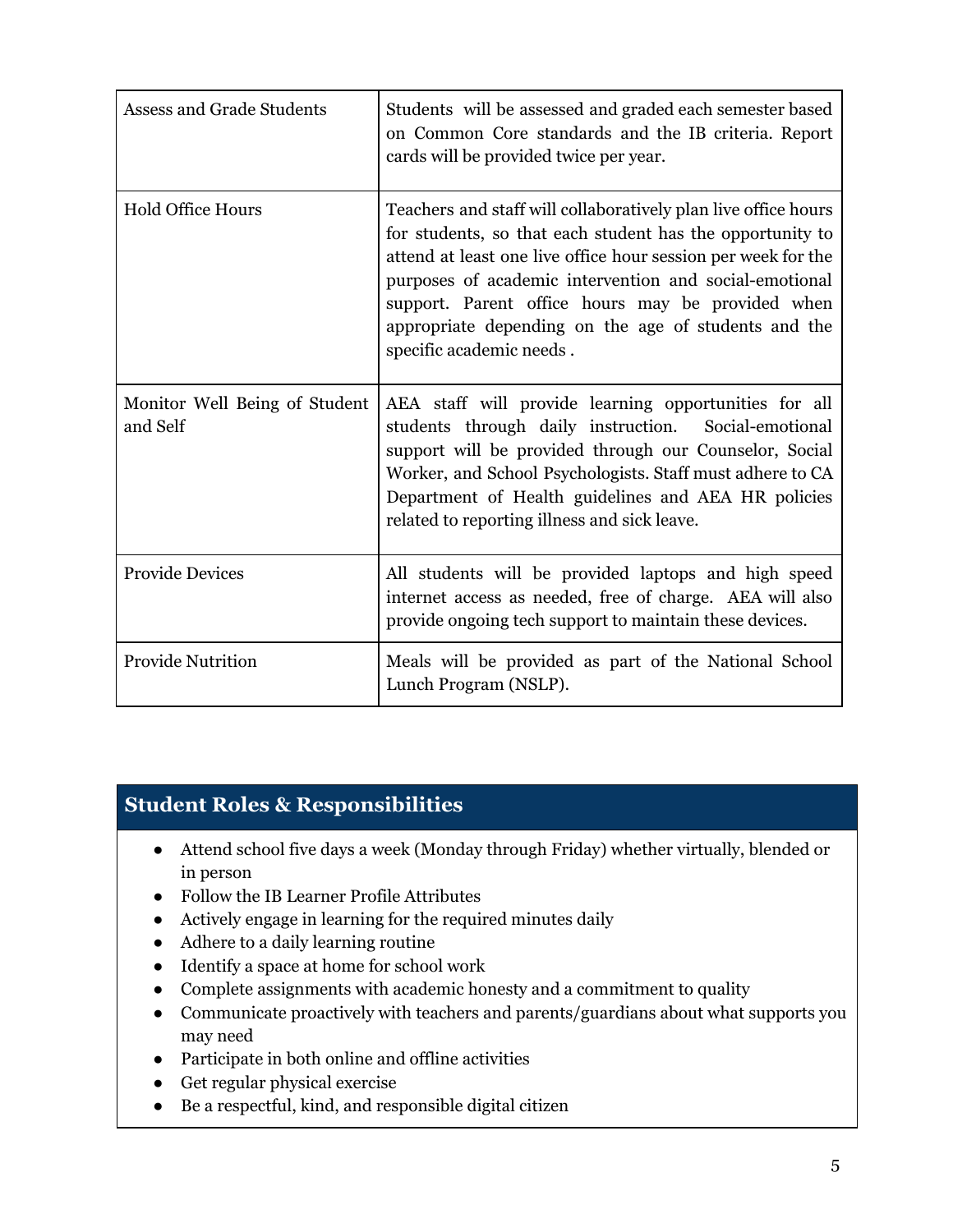#### **Parent/Guardian Roles & Responsibilities**

- Require your child to attend school five days a week (Monday through Friday) for at least the minimum required minutes as per state guidelines.
- Establish routines and expectations for distance learning and home life
- Define the physical space for your child's study
- Monitor communications from your child's teachers
- Begin and end each day with a check-in
- Take an active role in helping your child process their learning
- Establish times for quiet and reflection
- Encourage physical activity and/or exercise
- Monitor how much time your child is spending online
- Monitor your child's behavior online and ensure adherence to digital citizenship expectations
- Remain mindful of your child's stress or anxiety

We also recommend creating a schedule that best works for your family and includes, to the extent possible, consistent routines, predictable working hours, clear expectations, and the recommended hours of sleep for school aged children (6-12 years) 9-11 hours and for teens years) 8-10 hours nightly.

Specific schedules and procedures for accessing live and asynchronous learning will be created by AEA teaching staff and shared with students and families prior to the start of the school year.

## <span id="page-6-0"></span>**4. Health and Safety Measures for In-Person Teaching and Learning**

When considering in-person instruction, AEA will adhere to guidance from the California Department of Public Health (CDPH), San Diego County Emergency Operations Center (EOC), County of San Diego Department of Health and Human Services (HHS), and San Diego County Office of Education (SDCOE). This guidance will guide our implementation of the following measures:

### <span id="page-6-1"></span>**A. Social Distancing**

When layered with hand hygiene, protective equipment, and other prevention strategies, social distancing can play a key role in reducing the spread of COVID-19. In accordance with State and local guidelines, six feet of distance will be maintained by staff, students and visitors to the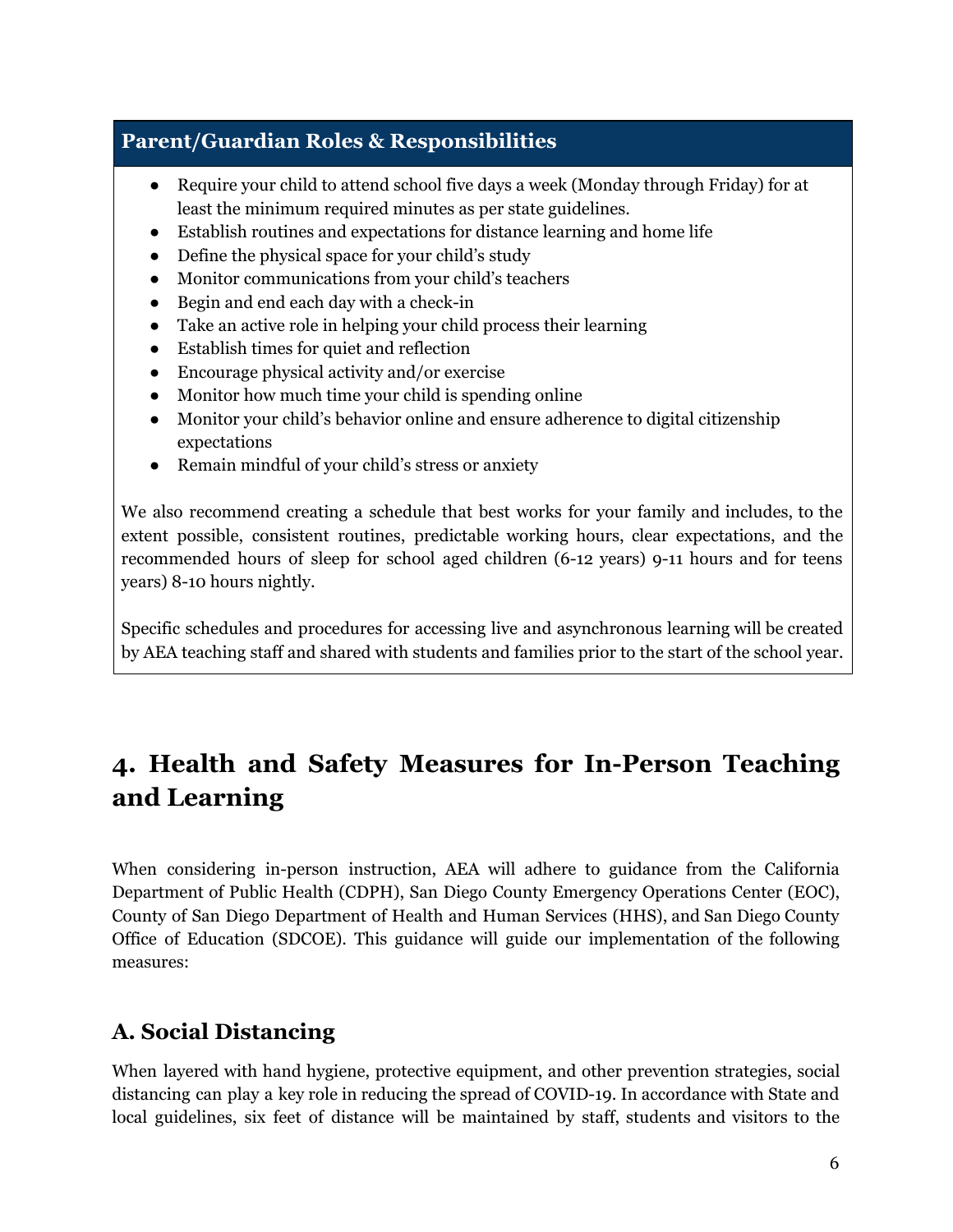greatest extent practicable. Protocols, markings, and space utilization strategies will be implemented to make social distancing as clear and convenient as possible in an effort to maintain safe and efficient work and learning environments. The school will remind the learning community of the importance of maintaining social distancing measures regardless of the reopening phase and will discourage students or staff from gathering at any location.

#### **Classroom and Indoor Learning Environments**

#### **AEA staff will:**

- 1. Designate routes and protocol for entry and exit. Put in place other protocols to limit direct contact with others as much as practicable including:
	- a. Place "stand here" signs or markers at 6-foot intervals in areas where congregation is likely.
	- b. Place the first stand here marker in the doorway to allow the teacher to see if a student is ready to enter.
	- c. Upon arrival, students should line up on markers at designated arrival areas.
	- d. Teachers will meter the flow into rooms to ensure physical distancing is maintained.
- 2. Maximize space between seating and desks. Distance teacher and other staff desks at least six feet away from student desks (see photo below). Consider ways to establish separation of students through other means if practicable, such as, six feet between desks, partitions between desks, markings on classroom floors to promote distancing or arranging desks in a way that minimizes face-to-face contact.
- 3. Minimize movement of students during class time and that of teachers or staff as much as practicable.
- 4. Minimize congregate movement through hallways as much as practicable. For example, establish additional ways to enter and exit a campus, and staggered passing times when necessary or when students cannot stay in one room.
- 5. Consider redesigning activities for smaller groups and rearranging furniture and activity spaces to maintain separation.
- 6. Staff will develop and teach instructions and routines to maintain distancing that are easy for students to understand and are developmentally appropriate.
- 7. Implement procedures for turning in assignments to minimize contact.
- 8. Limit the use of shared materials.
- 9. Have students take all materials home each day in individual containers for safety and cleaning.
- 10. When safety permits, open windows to allow for fresh air and circulation.
- 11. Disable all drinking fountains and supply an alternative water option.
- 12. Limit nonessential visitors, volunteers and activities.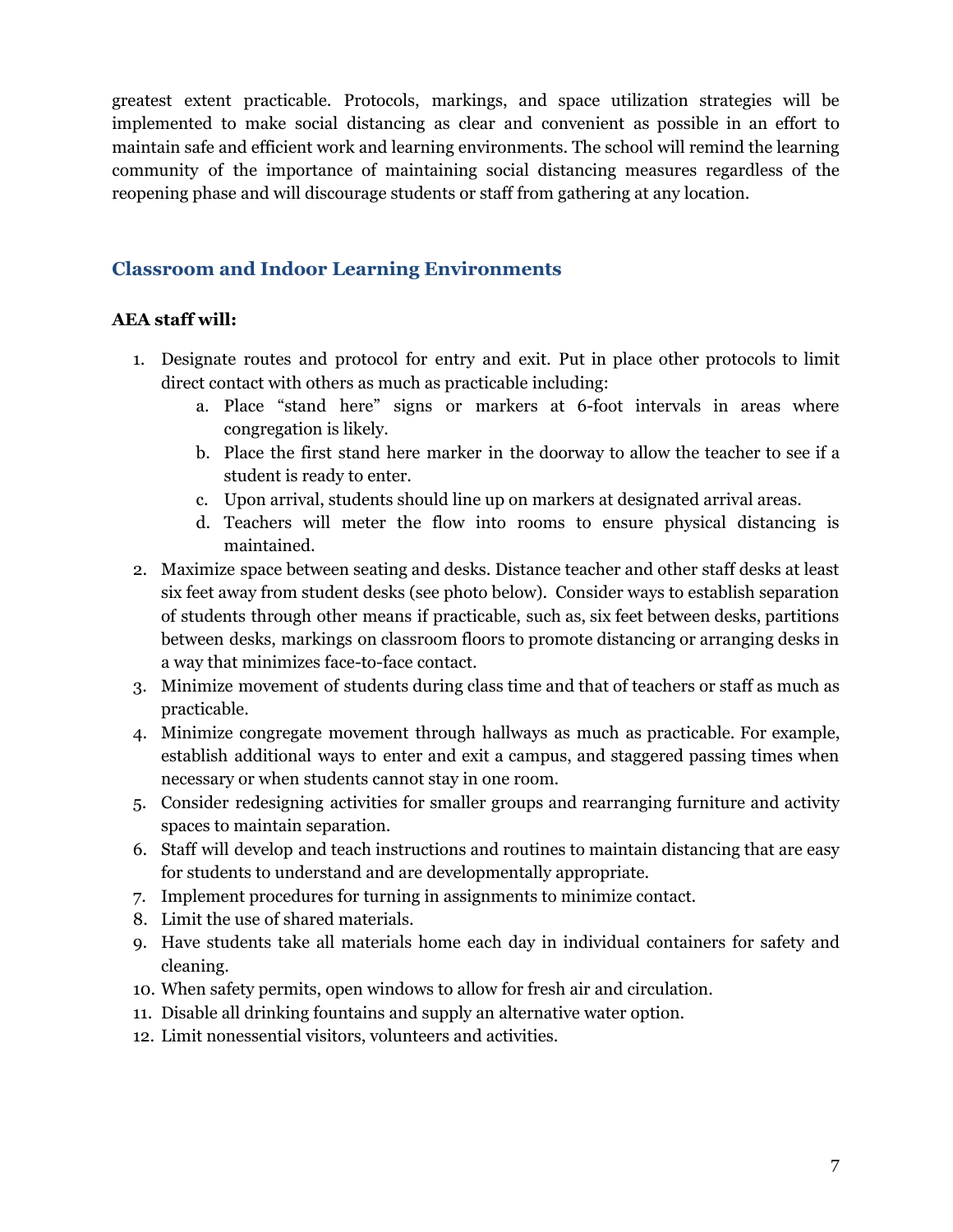

Sample Classroom Layout

#### **Outside Areas and Learning Environments**

#### **AEA staff will:**

- 1. Increase supervision to ensure physical distancing.
- 2. Limit communal activities where practicable. Alternatively, stagger use, properly space occupants and disinfect in between uses.
- 3. Consider use of non-classroom space for instruction, including regular use of outdoor space, weather permitting. For example, consider part-day instruction outside.
- 4. Limit nonessential visitors, volunteers and activities.
- 5. Physical education (PE) and intramural/ athletics should be limited to activities that do not involve physical contact with other students or equipment until advised otherwise by state/local public health officials.

## <span id="page-8-0"></span>**B. Monitor and Provide Protective Equipment and Training**

#### **Protective Equipment**

AEA will supply students and staff with required protective equipment including but not limited to: masks, gloves, face shields, thermometers, no-touch trash cans, hand sanitizer, and cleaning products.

All staff and students are required to wear masks at all times except when eating and drinking. When eating or drinking, social distancing is required. Training and [information](https://www.cdc.gov/coronavirus/2019-ncov/prevent-getting-sick/diy-cloth-face-coverings.html) will be provided to staff and students on proper use, removal, and washing of cloth face coverings. This training will take place in recorded videos, live Zoom sessions, and prominently displayed signage.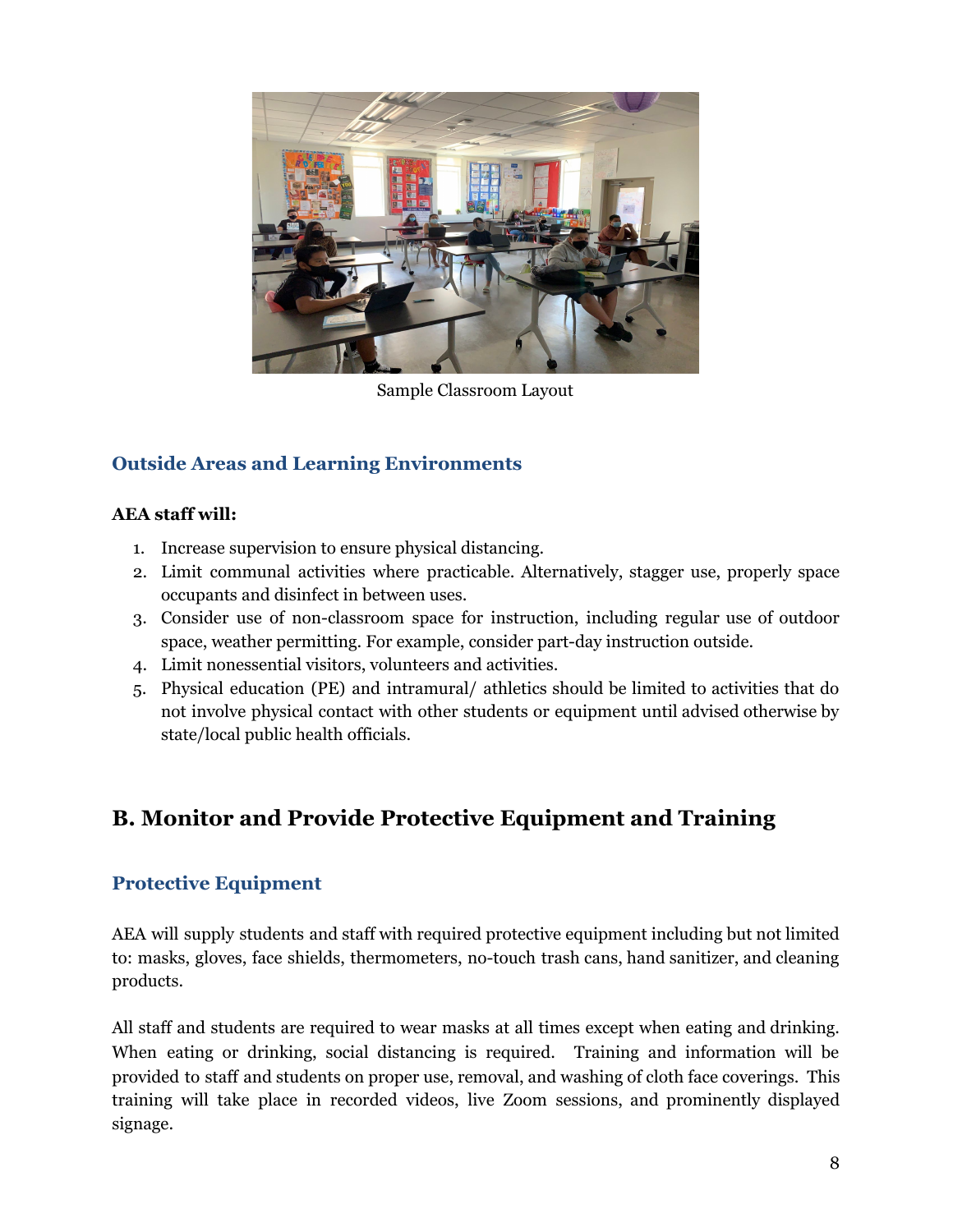Face coverings are not recommended for anyone who has trouble breathing or is unconscious, incapacitated, or otherwise unable to remove the covering without assistance. AEA will make reasonable accommodations such as a face shield with a cloth drape for those who are unable to wear face coverings for medical reasons. Per Cal/OSHA, considerations for face shields will include a cloth drape attached across the bottom and tucked into the shirt. Consideration will be made to address young students and students with disabilities who refuse or are not able to wear a mask.

Cloth face coverings are meant to protect other people in case the wearer is unknowingly infected (many people carry COVID-19 but do not have symptoms). Cloth face coverings are not surgical masks, respirators, or personal protective equipment. Face coverings are recommended to have the following qualities:

- 1. Fit snugly but comfortably against the side of the face.
- 2. Be secured with ties or earloops.
- 3. Include multiple layers of fabric.
- 4. Allow for breathing without restriction.
- 5. Be able to be laundered and machine dried without damage or change to the shape.

Students may bring their own as long as they meet the above health requirements and are appropriate for wearing at school or during school-related activities. For example, face coverings with images depicting prohibited themes would be against school policy.

#### **Handwashing**

- 1. Handwashing and general hygiene will be taught and reinforced through modeling according to the following:
	- a. Scrub with soap for at least 20 seconds or use hand sanitizer if soap and water are not accessible. Staff and students should use paper towels (or single use cloth towels) to dry hands thoroughly.
	- b. Wash hands when: arriving and leaving home; arriving at and leaving school; after playing outside; after having close contact with others; after using shared surfaces or tools; before and after using restroom; after blowing nose, coughing, and sneezing; and before and after eating and preparing foods.
	- c. Use tissue to wipe the nose and cough and sneeze inside the tissue.
	- d. Not touch the face or face covering.
	- e. Use fragrance-free hand sanitizer with 60% ethyl alcohol for staff and students who can safely use hand sanitizer.
- 2. Students will be taught and reminded about proper hand washing in the following ways: recorded videos from principal; modeling and reminders from teachers; prominent age-appropriate signage in restrooms and other common areas.
- 3. Staff will be reminded about proper hand washing in the following ways: messages from principal and superintendent; prominent signage in staff restrooms, lounges, and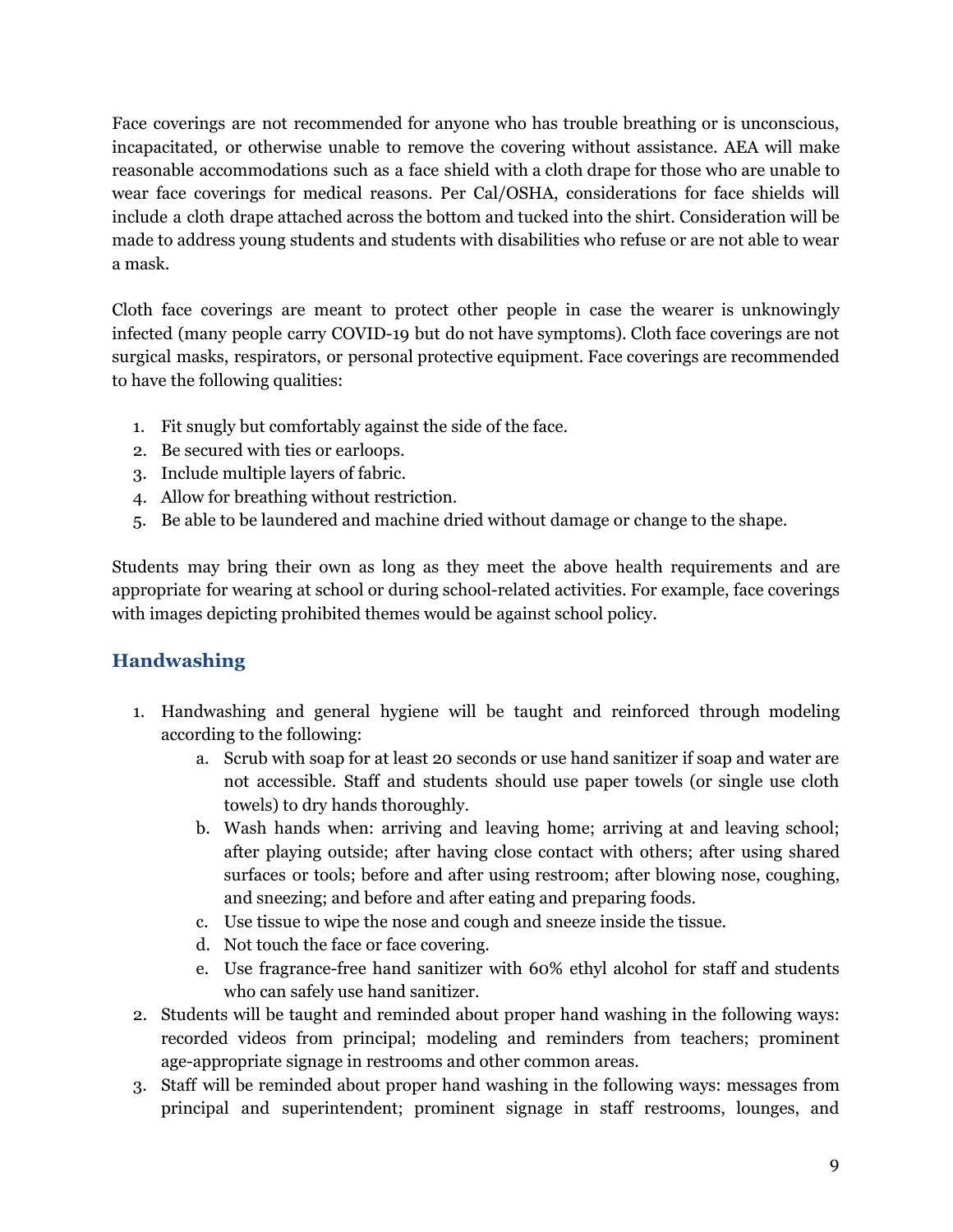common areas.

- 4. Parents and families will be reminded about proper hand washing in the following ways: messages from principal and superintendent in bi-weekly newsletters, prominent signage at entrances to campuses.
- 5. All signage and messaging to students and families will be available in English and Spanish.

## <span id="page-10-0"></span>**C. Screening and Health Monitoring for Students, Staff, and Visitors**

All persons entering AEA facilities must be screened for symptoms each time they enter. Screening will be conducted by trained AEA staff and shall consist of:

- 1. A series of questions to determine if the person experienced any symptoms associated with COVID-19. In an effort to minimize touched surfaces and time savings, these questions may be presented on a highly visible poster in multiple languages, and the person being screened will be asked if any of the following apply (these questions may change based on updated guidance from health authorities):
	- a. Do you have a new cough, nasal congestion, or runny nose?
	- b. Are you experiencing shortness of breath or difficulty breathing?
	- c. Are you having new muscle pain or fatigue?
	- d. Do you have a headache (that is not normal for you)?
	- e. Do you have a sore throat?
	- f. Are you experiencing a new loss of taste or smell?
	- g. Are you experiencing nausea, vomiting, abdominal pain, or diarrhea?
	- h. Do you have a new rash?
	- i. Have you been exposed to anyone who has been tested positive for COVID-19 in the last 2 weeks?
- 2. Temperature check using a temporal infrared thermometer that does not come in contact with the skin or clothing. Individuals with temperatures of 100.4 F or above will not be permitted to access the campus.

Appropriately-trained AEA staff will maintain daily temperature logs for all staff and students.

#### **Screening Equipment and Supplies**

- 1. Employees who use a thermometer for temperature checks will be unable to maintain physical distancing. Appropriate personal protective equipment for this role includes: N-95 mask, face shield, and disposable gloves.
	- a. Care should be taken to not touch others during screening.
	- b. If the screener inadvertently touches a person they are screening, they should change gloves or use hand sanitizer on the gloves before screening the next person.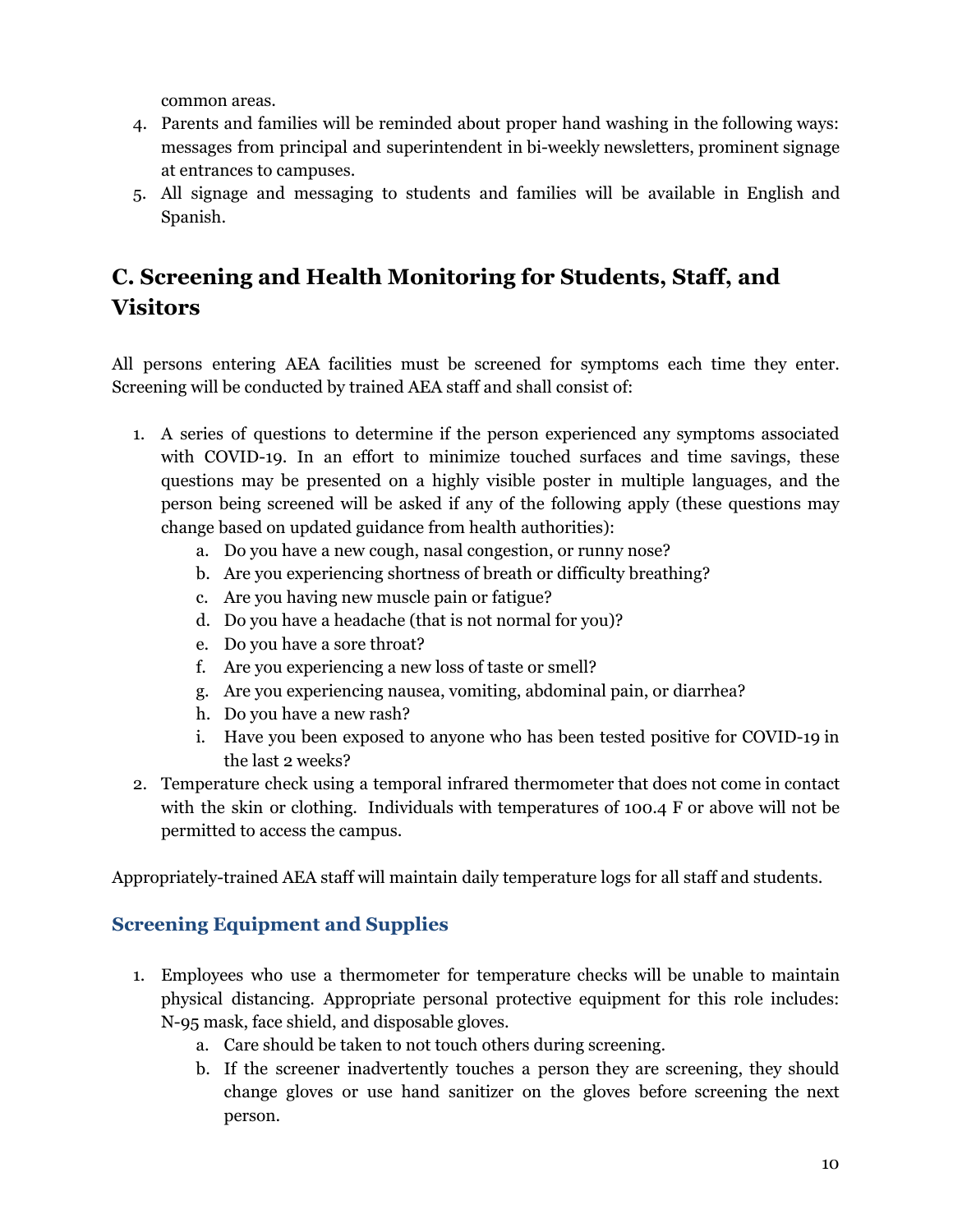- 2. Each screening station will be equipped with:
	- a. Two "no-touch" thermal scan thermometers, one of which will be kept in reserve in case the other malfunctions
	- b. Extra disposable gloves for the person using the thermometer
	- c. Hand sanitizer for people being screened and screeners.
	- d. Open top trash can.
	- e. Disposable masks for students who did not bring a face covering with them.

#### **Student Exclusion from School Due to Screening**

- **1. Parent Evaluation:** Parents are encouraged to evaluate their children using the screening criteria before bringing them to school. Students should be excluded from school if they have:
	- a. A fever greater than 100.4 F
	- b. Any of the symptoms associated with COVID-19.
	- c. Been directly exposed to someone who has tested positive for COVID-19, until they have completed 14-days in self-isolation without experiencing symptoms.
	- d. For individuals who have tested positive for COVID-19 or had symptoms but were never formally tested, please refer to the CDC's [guidance](https://www.cdc.gov/coronavirus/2019-ncov/hcp/disposition-in-home-patients.html) on when it is safe to discontinue isolation, or locally-determined criteria made in consultation with public health officials.

#### **2. Student Exclusion When a Parent/Guardian is Present:**

- a. Notify the nurse of health office personnel.
- b. Document the reason for the exclusion and provide information to attendance clerk.
- c. Provide a handout with recommendations for the parent that includes:
	- i. Symptoms to watch for.
	- ii. Criteria for return to school.

#### **3. Student Exclusion When a Parent is Not Present**

- a. Student must be escorted to the health office.
- b. Student must be wearing a face covering.
- c. If student has difficulty breathing or is unwilling to wear a face covering, a face shield may be worn in place of the face covering.
- d. Student will be respectfully isolated in an area away from students and employees.
- e. Student will be monitored until they are released to their parent or guardian.
- f. Document the reason for exclusion and provide information to the attendance clerk.
- **4. Follow-up:** A school nurse, health clerk, or other employee will follow-up with the family of the excluded student by phone to gather answers to the following:
	- a. Have symptoms persisted or resolved?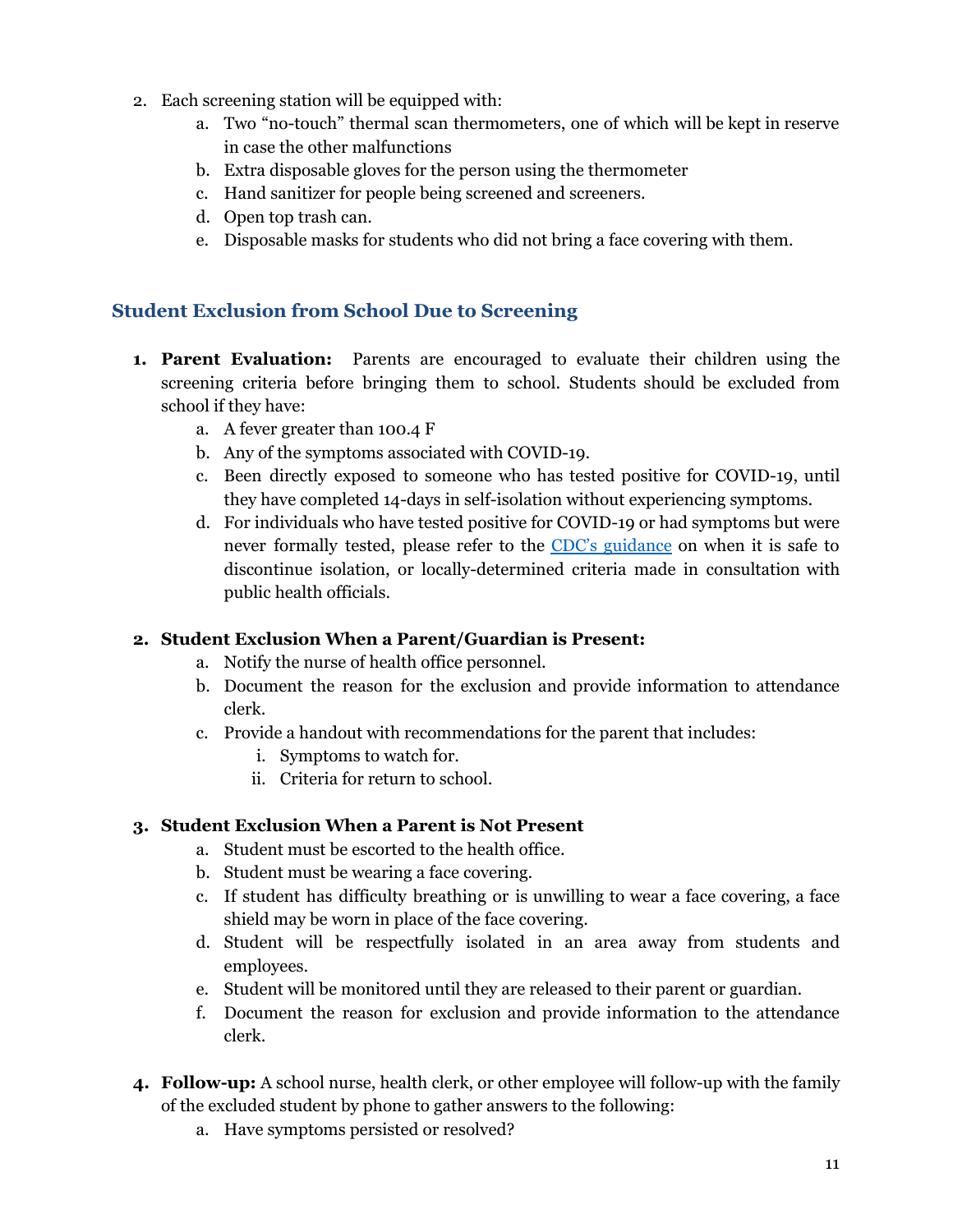- b. Are there new symptoms?
- c. Does the parent plan to contact their physician?
- d. Does anyone else in the house have symptoms?
- e. Has the student or anyone in the house tested positive for COVID-19?

#### **Employee Exclusion from Work due to COVID-19 like Symptoms**

- 1. Employees presenting COVID-19 symptoms prior to work or with potential COVD-19 exposure are to not come to work.
- 2. Employees shall not enter the campus before their scheduled arrival times.
- 3. Employees should evaluate themselves using the screening criteria before coming to work. Employees should exclude themselves from work if they have:
	- a. A fever greater than 100.4 F.
	- b. Any of the symptoms associated with COVID-19.
	- c. Been directly exposed to someone who has tested positive for COVID-19, until they have completed 14-days in self-isolation without experiencing symptoms.
	- d. For individuals who have tested positive for COVID-19 or had symptoms but were never formally tested, please refer to the CDC's [guidance](https://www.cdc.gov/coronavirus/2019-ncov/hcp/disposition-in-home-patients.html) on when it's safe to discontinue isolation, or locally-determined criteria made in consultation with public health officials.

#### **Addressing Symptoms and/or Potential Exposure to COVID-19 throughout the Day**

These procedures are intended to limit the spread of the virus on school campuses by both checking for possible virus symptoms and exposure and by reducing the number of people on campus where possible. If COVID-19-like-symptoms develop during the day, AEA will implement the following measures:

#### **Staff**

- 1. Ensure that the employee/adult wears a face covering.
- 2. Send the employee/adult home immediately.
- 3. If the employee/adult was assigned to a classroom, consider moving the class to another room.
- 4. Disinfect the workspace/classroom used by the employee/adult.
- 5. School nurse, health clerk, or front office staff will conduct a follow-up phone call.

#### **Students**

1. Ensure the student is wearing a face covering and place the student in the Health office, or designate a COVID-19 patient area, with as much room around them as possible.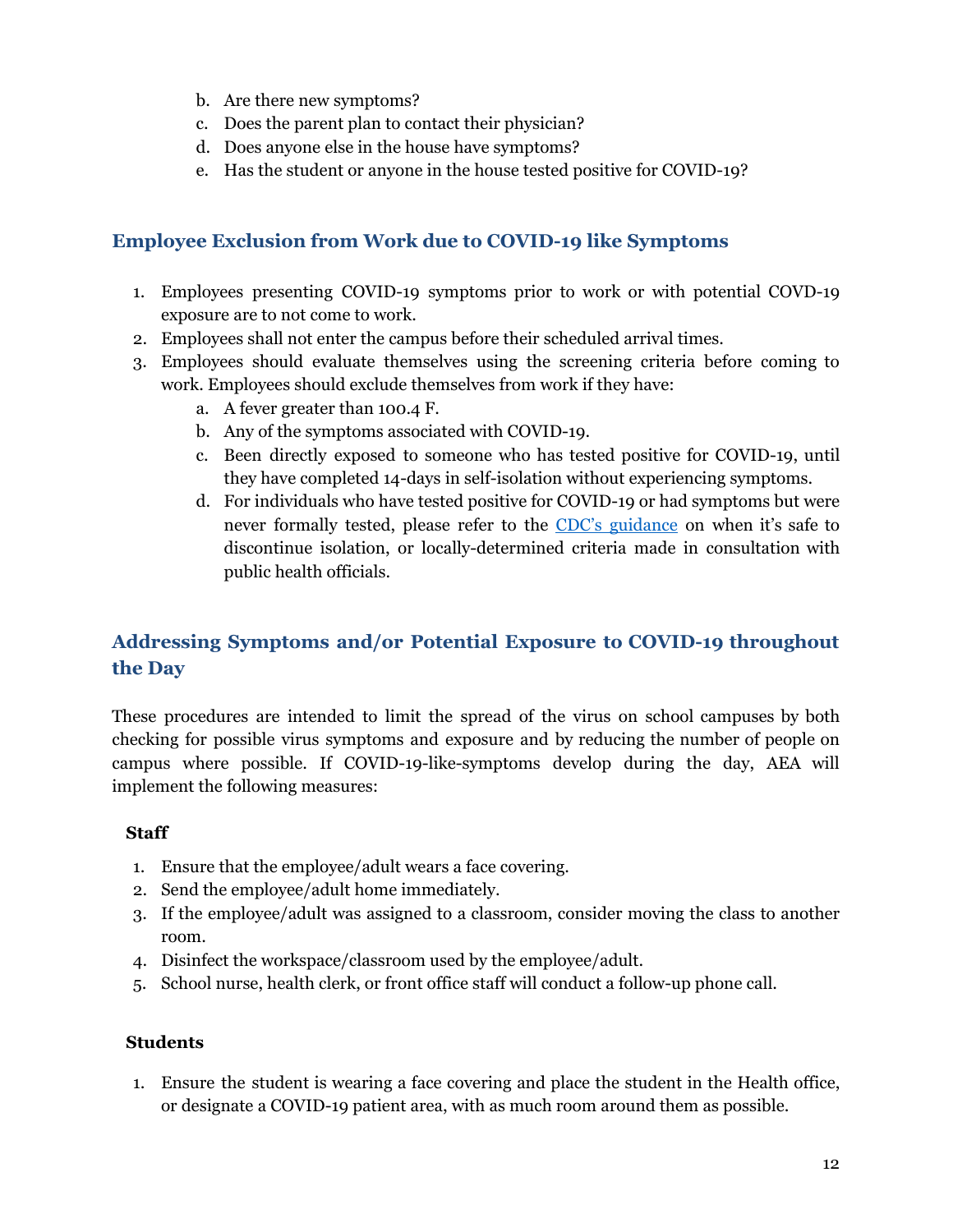- 2. If possible, use separate areas for students with COVID-19 symptoms and for students with non-COVID symptoms.
- 3. Contact parents to request their student be picked up.
- 4. School nurse, health clerk, or front office staff will conduct a follow-up phone call.

#### **Documentation**

AEA will monitor and document all student and employee absences to help isolate illnesses. AEA will document and track all incidents of possible exposure to COVID-19 and notify local health officials, staff, and families immediately of any positive case of COVID-19 while maintaining confidentiality as required under FERPA and State law related to privacy of educational rights. Staff, student and family privacy will be respected to prevent the possibility of discrimination against those who (or whose families) were or are diagnosed with COVID-19.

#### **Visitors**

Restricted visitor access will be implemented once school campuses are reopened. Only essential visitation activities that require in-person interaction will be allowed. All other interactions should be managed via telephone, online or other remote means. Visitors are expected to adhere to staff or student face covering protocols as appropriate. Visitors who arrive without a facemask shall be provided a surgical mask prior to entering school or district facilities. Screening procedures will be implemented with all visitors until AEA is instructed otherwise by local and State health authorities.

#### **Protecting Staff with Compromised Health or Over the Age of 65**

When possible, staff who are in high-risk groups (over age 65, immunocompromised, underlying health conditions) will be moved into online or blended learning positions that would create the physical distancing needed to maintain their health.

If these options are not possible, AEA may consider installing physical barriers in high-traffic areas that cannot accommodate physical distancing. These options may include Plexiglas barriers, face shields, movable pony walls, bookcases, etc., that will allow for as much distance between people as possible.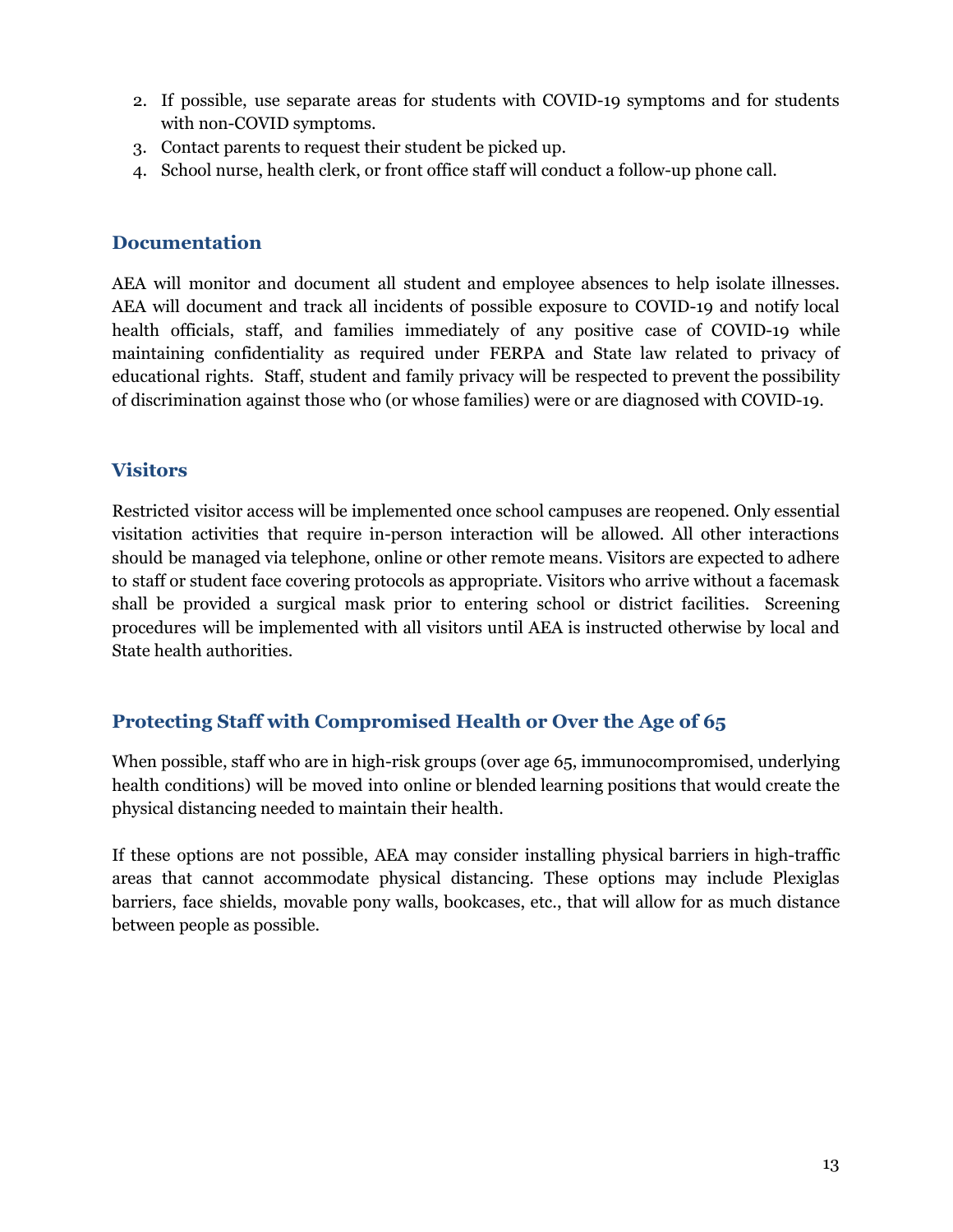## <span id="page-14-0"></span>**D. Campus Cleaning**

#### **AEA staff will:**

- 1. Clean and disinfect shared objects between uses—this includes but is not limited to copiers, tables, countertops, computers/tablets, etc. AEA will consider suspending or modifying use of site resources that necessitate sharing or touching items.
- 2. Limit use of shared equipment in favor of physical activities that require less contact with surfaces.
- 3. Clean and disinfect frequently-touched surfaces within school and on school buses at least daily and, as practicable, frequently throughout the day.
- 4. Frequently touched surfaces in the school include, but are not limited to:
	- a. Door handle
	- b. Light switches
	- c. Sink handles
	- d. Bathroom surface
	- e. Tables
	- f. Student Desks
	- g. Chairs
	- h. Copiers
	- i. Computers/tablets
	- j. Phone
	- k. Pens/pencils
	- l. Musical instruments (wind instruments should not be shared)

#### **Cleaning Supply Selection**

- 1. When choosing cleaning products, AEA will use those approved for use against COVID-19 on the Environmental Protection Agency (EPA)-approved list "N" and follow product instructions.
- 2. To reduce the risk of asthma related to disinfecting, programs will aim to select disinfectant products on list "N" with asthma-safer ingredients (hydrogen peroxide, citric acid or lactic acid). *See Recommended Custodial Products attachment.*
	- a. AEA will avoid products that mix these ingredients with peroxyacetic (peracetic) acid, sodium hypochlorite (bleach) or quaternary ammonium compounds, which can cause asthma.
	- b. AEA will use disinfectants labeled to be effective against emerging viral pathogens, following label directions for appropriate dilution rates and contact times. Provide employees training on manufacturer's directions, on Cal/OSHA requirements for safe use and as required by the Healthy Schools Act, as applicable.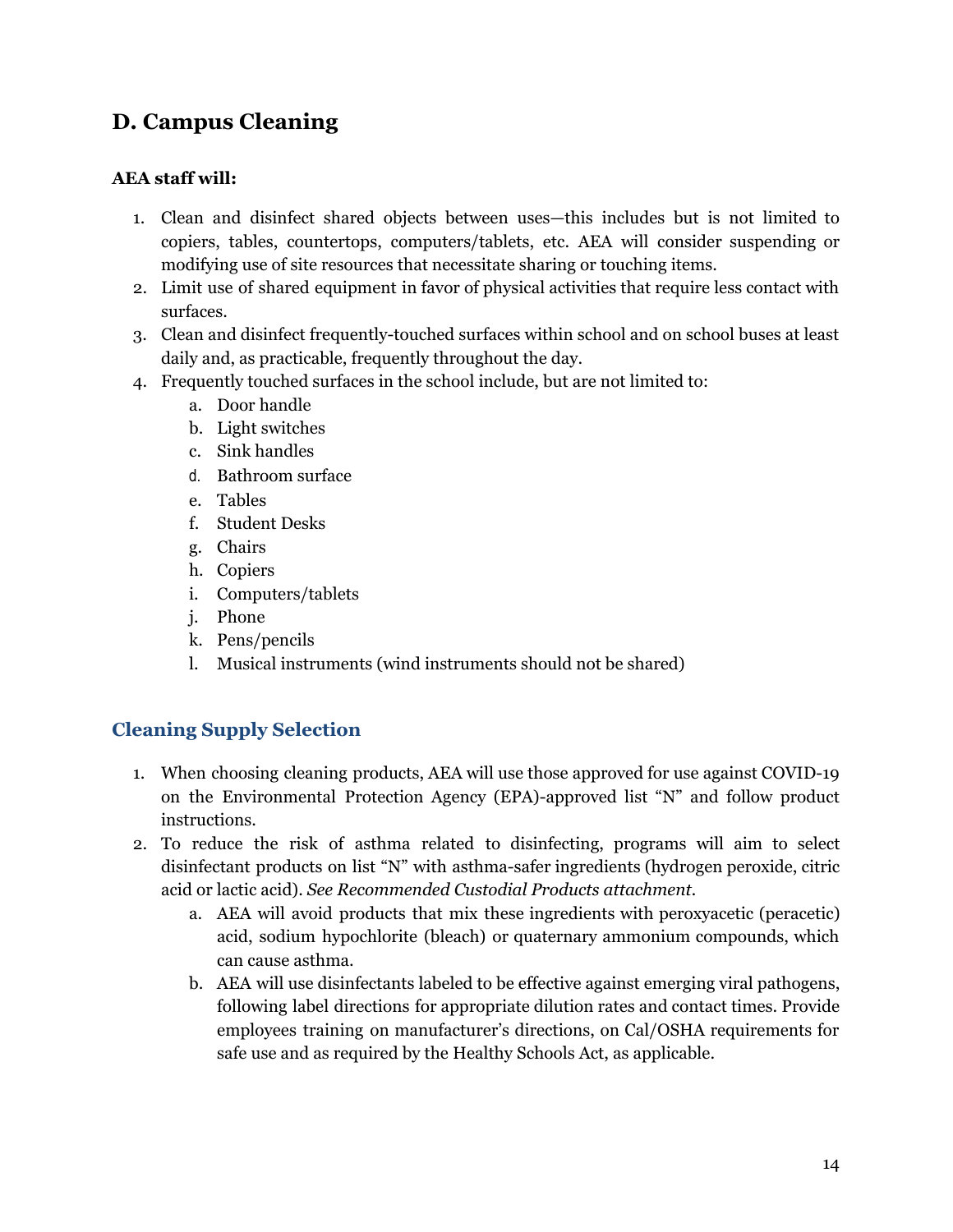#### **Cleaning Product Safe Storage and Use**

#### **AEA staff will:**

- 1. Be equipped with proper protective equipment, including gloves, eye protection, respiratory protection and other appropriate protective equipment as required by the product instructions. *See Recommended Custodial Products attachment.*
- 2. Ensure that all cleaning products will be kept out of student reach and stored in a space with restricted access.
	- a. Read all labels and follow directions.
	- b. Review to Material Safety Data Sheet (MSDS) with staff.
- 3. Establish a cleaning and disinfecting schedule in order to avoid both under- and over-use of cleaning products.
- 4. Ensure safe and correct application of disinfectant and keep products away from students.
	- a. Read all labels and follow directions.
	- b. Review to Material Safety Data Sheet (MSDS) with staff.
- 5. Ensure proper ventilation during cleaning and disinfecting. Introduce fresh outdoor air as much as possible, for example, by opening windows where practicable. When cleaning, air out the space before students arrive; plan to do thorough cleaning when students are not present. If using air conditioning, where applicable, use the setting that brings in fresh air. Replace and check air filters and filtration systems to ensure optimal air quality.
- 6. If opening windows poses a safety or health risk (e.g., allowing pollen in or exacerbating asthma symptoms) to persons using the facility, consider alternatives.
- 7. Take steps to ensure that all water systems and features (for example, drinking fountains and decorative fountains) are safe to use after a prolonged facility shutdown to minimize the risk of Legionnaires' disease and other diseases associated with water.
	- a. Flush building water systems into landscaped areas where possible.
	- b. Contact custodial department for assistance if needed.

## <span id="page-15-0"></span>**5. Nutrition Services**

#### **AEA staff will:**

- 1. Consider strategies to limit physical interaction during meal preparation and meal service (e.g. serving meals in classrooms, increasing meal service access points, staggering cafeteria use).
- 2. Suspend use of share tables and self-service buffets for food and condiments.
- 3. Install physical barriers, such as sneeze guards and partitions, at point of sale and other areas where maintaining physical distance of 6 feet is difficult.
- 4. With an approved National School Lunch Program (NCLP) waiver, offer meal delivery for students quarantined or in a home-based cohort.
- 5. If providing meal service in classrooms, plan for cleaning and trash removal.
- 6. Staff develop a plan that ensures physical distancing among staff in their work